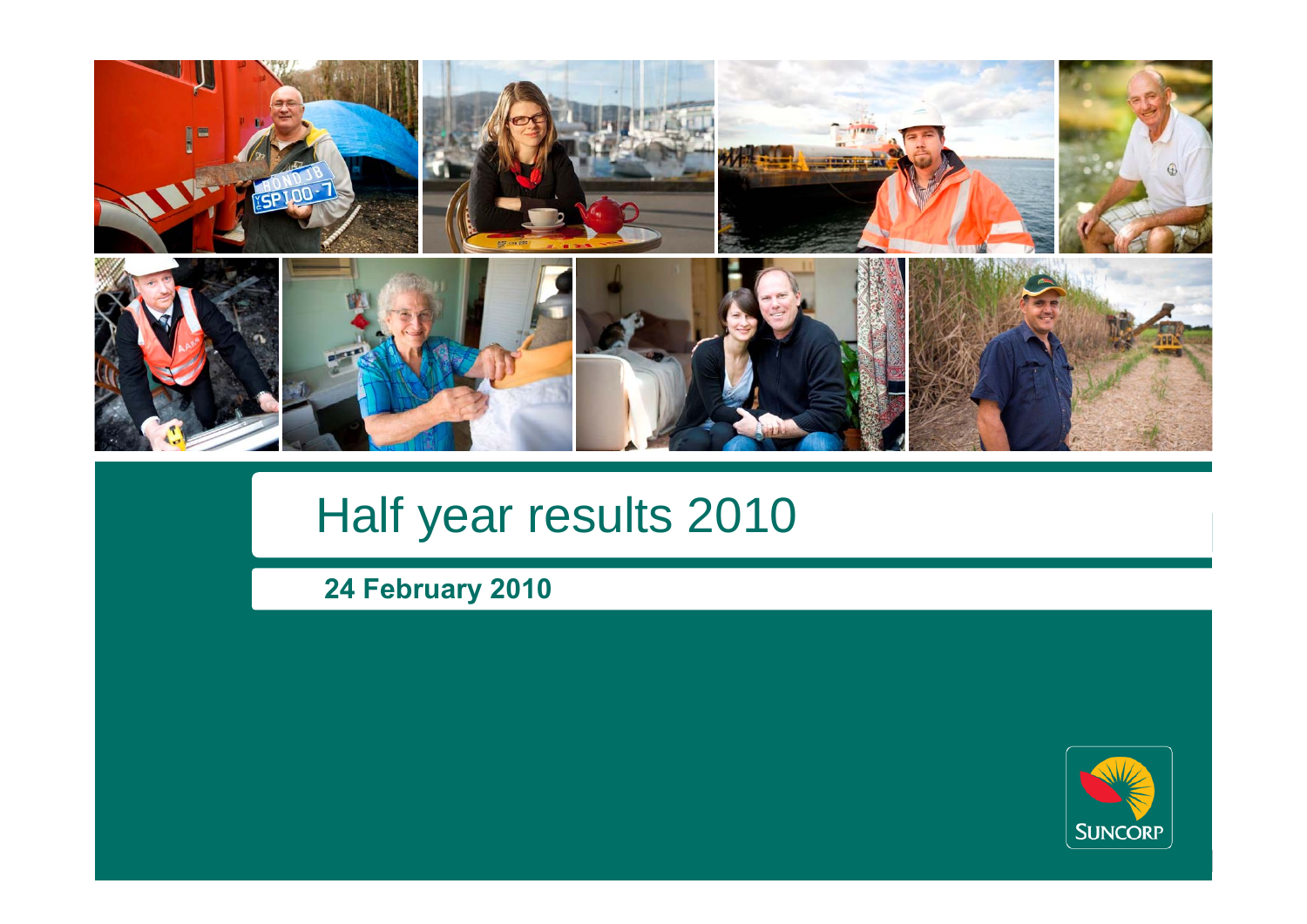# Agenda

### • **Introduction & overview – Patrick Snowball**

- Detailed results Clayton Herbert
	- General Insurance
	- Banking
	- Life
	- Capital
- Building blocks Patrick Snowball
- Questions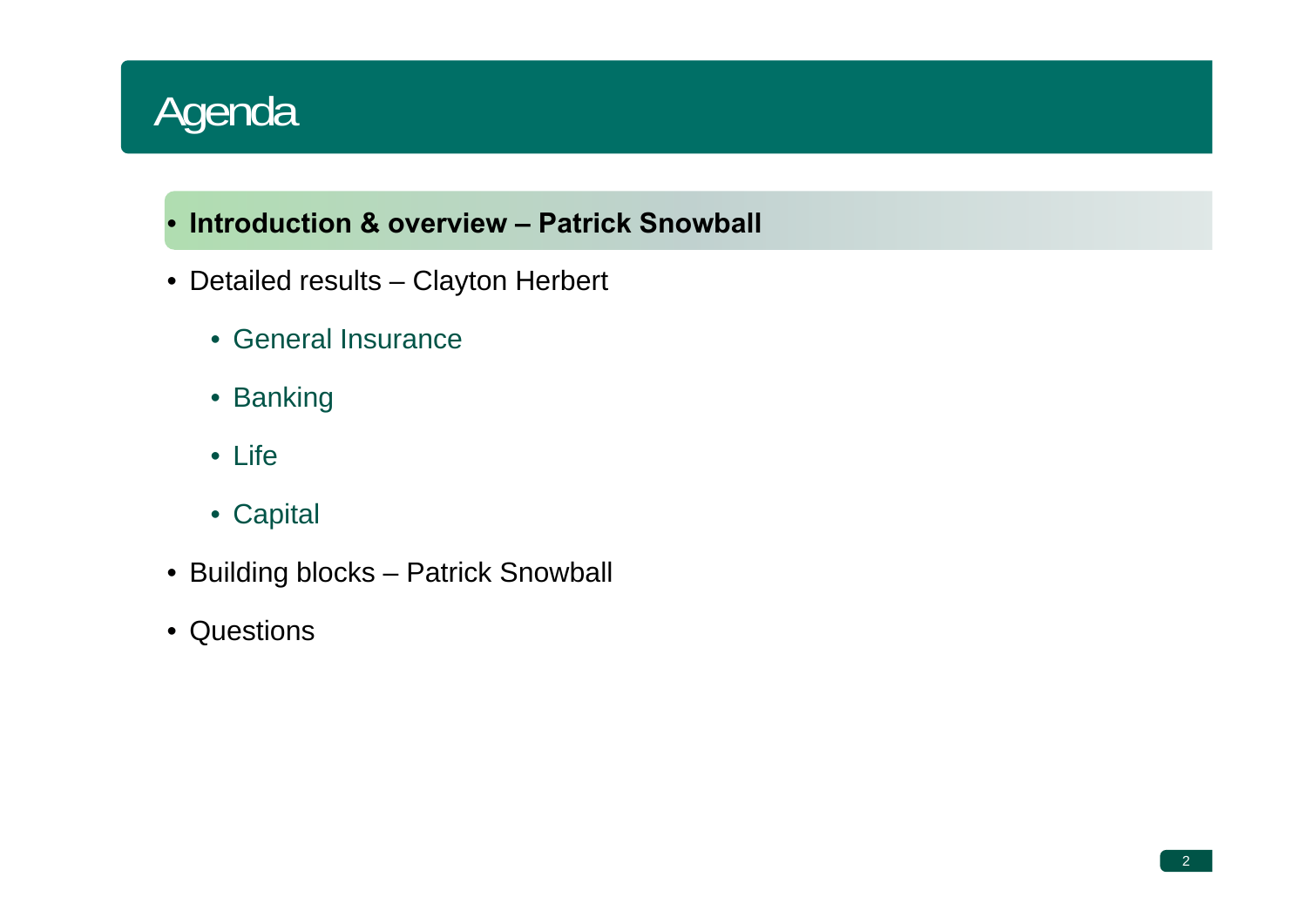# Group performance

| A\$m                                                              | <b>1H10</b> | <b>1H10</b>    | $\% \Delta$ |
|-------------------------------------------------------------------|-------------|----------------|-------------|
| General Insurance profit after tax                                |             | 347            | 89          |
| Core Bank profit before tax                                       | 224         |                | n/a         |
| Non-core Bank profit before tax                                   | (211)       |                | n/a         |
| Consolidated Bank profit after tax                                |             | $\overline{4}$ | (93)        |
| Life profit after tax                                             |             | 105            | (23)        |
| <b>Other</b> (Promina acquisition items and L.J. Hooker disposal) |             | (92)           | 25          |
| <b>GROUP NPAT</b>                                                 |             | 364            | 41          |

| Cash earnings per share    | 35.2 cents |
|----------------------------|------------|
| Interim dividend per share | 15 cents   |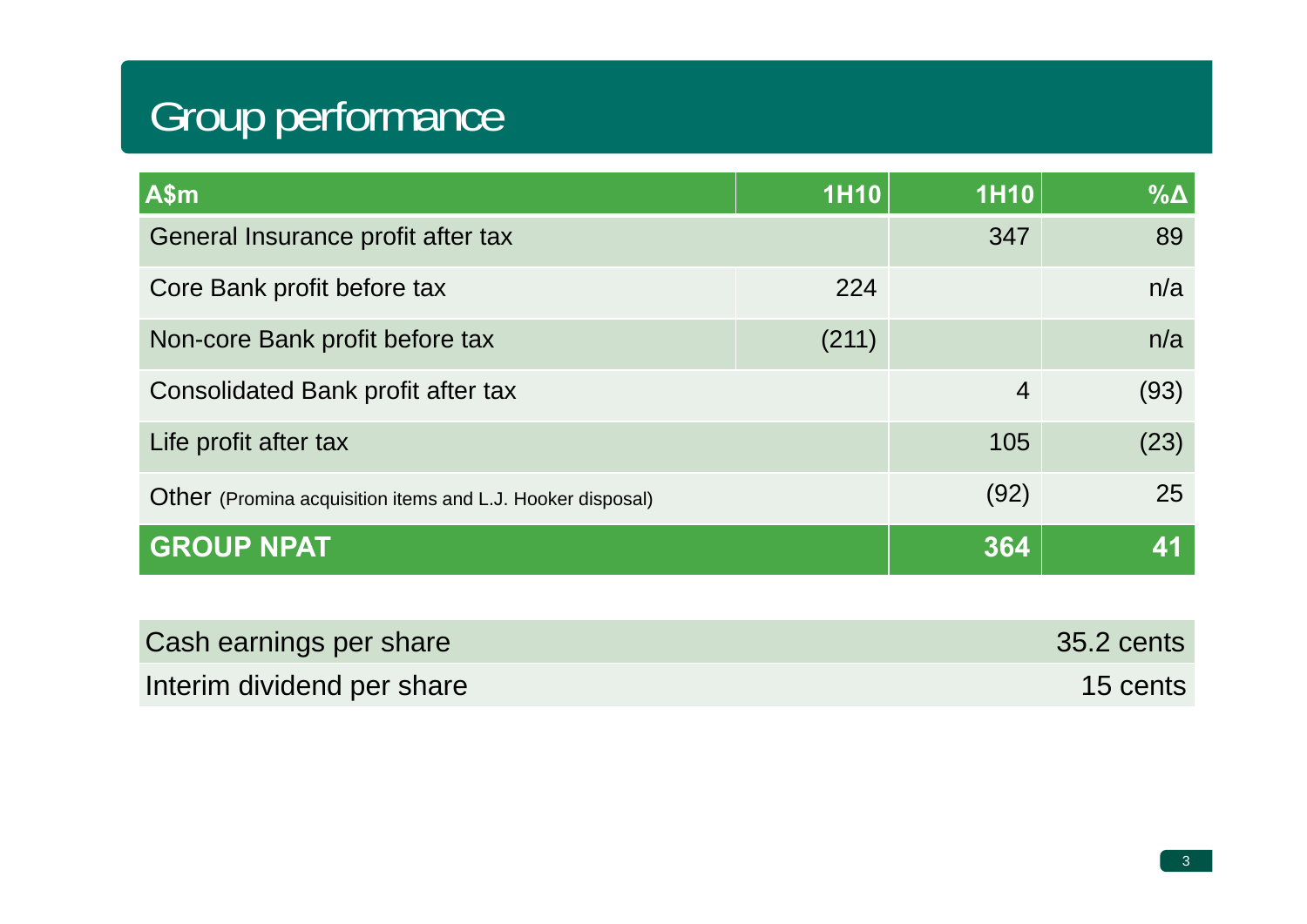### General Insurance overview

| A\$m                                                                                     |                          | <b>1H10</b>               | $\% \Delta$           |
|------------------------------------------------------------------------------------------|--------------------------|---------------------------|-----------------------|
| General Insurance profit after tax                                                       |                          | 347                       | 89                    |
| • GWP up 7.5% excluding Covermore<br>travel insurance                                    | 600<br>500               |                           | 14.0%<br>12.0%        |
| • Claims expense down 20.5%                                                              | 400                      |                           | 10.0%                 |
| • Positive variance to natural hazard<br>allowance of \$56 million                       | 300                      |                           | 8.0%                  |
| • Revised Average Weekly Earnings<br>(AWE) assumption by 0.5%, costing<br>\$75 million   | 200                      |                           | 6.0%<br>4.0%          |
|                                                                                          | 100                      |                           | 2.0%                  |
| • Improved investment returns across both<br>technical reserves and shareholder<br>funds | $\overline{0}$<br>Dec-08 | <b>Jun-09</b>             | 0.0%<br><b>Dec-09</b> |
|                                                                                          |                          | <b>IProfit before tax</b> | <b>-D-ITR Ratio</b>   |

### Insurance trading result ratio of 12.8%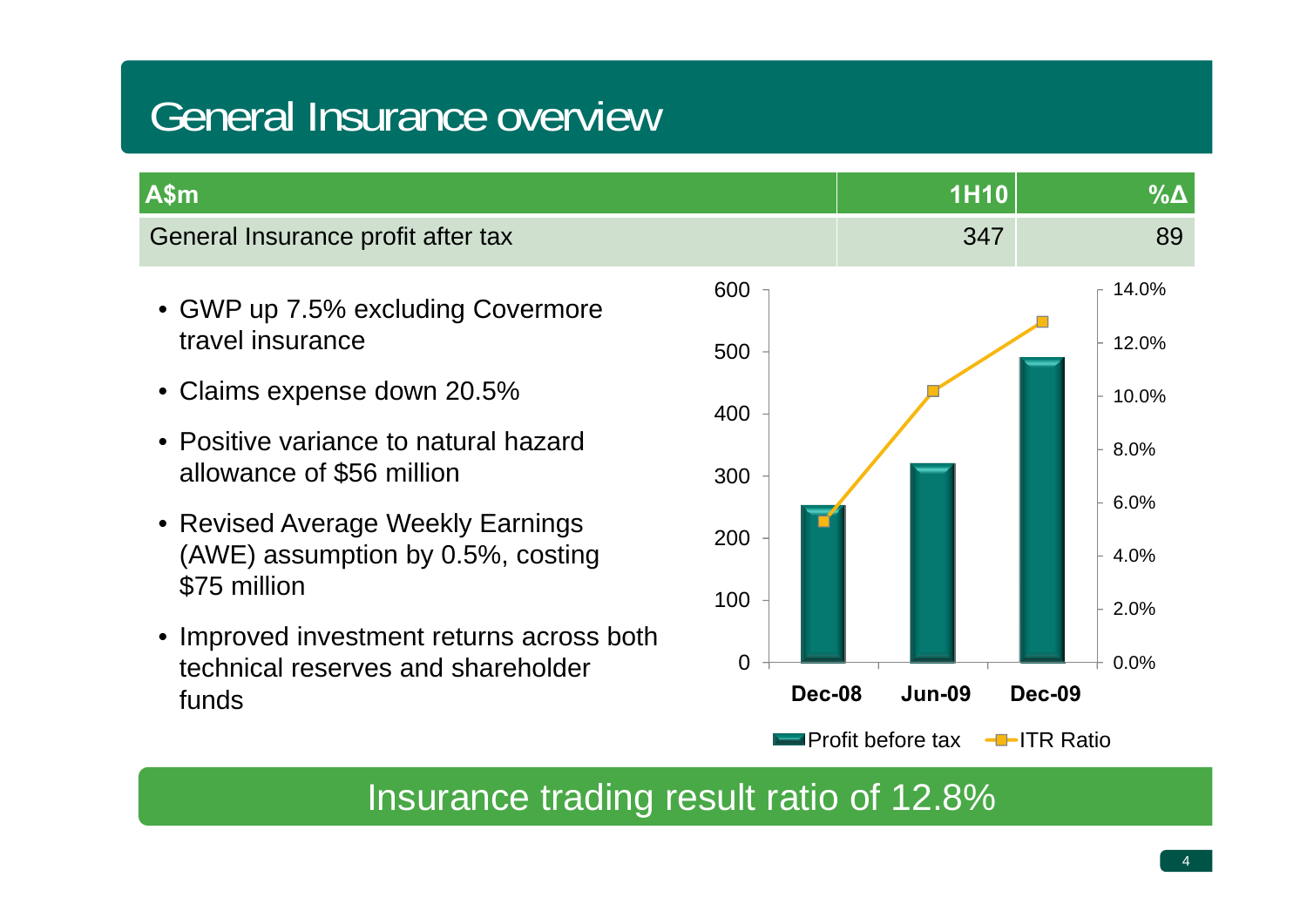### Bank overview

| A\$m                            | <b>1H10</b> |
|---------------------------------|-------------|
| Core Bank profit before tax     | 224         |
| Non-core Bank profit before tax | (211)       |
| $\sim$                          | 1.9%        |

Core Bank

- Solid margins, improved deposit flows and low levels of impairment
- Deposit to core lending ratio of 69%

Non-core Bank

- De-risking comes at a cost
- 



-**-**Net Interest Margin

Consolidated banking profit after tax of \$4 million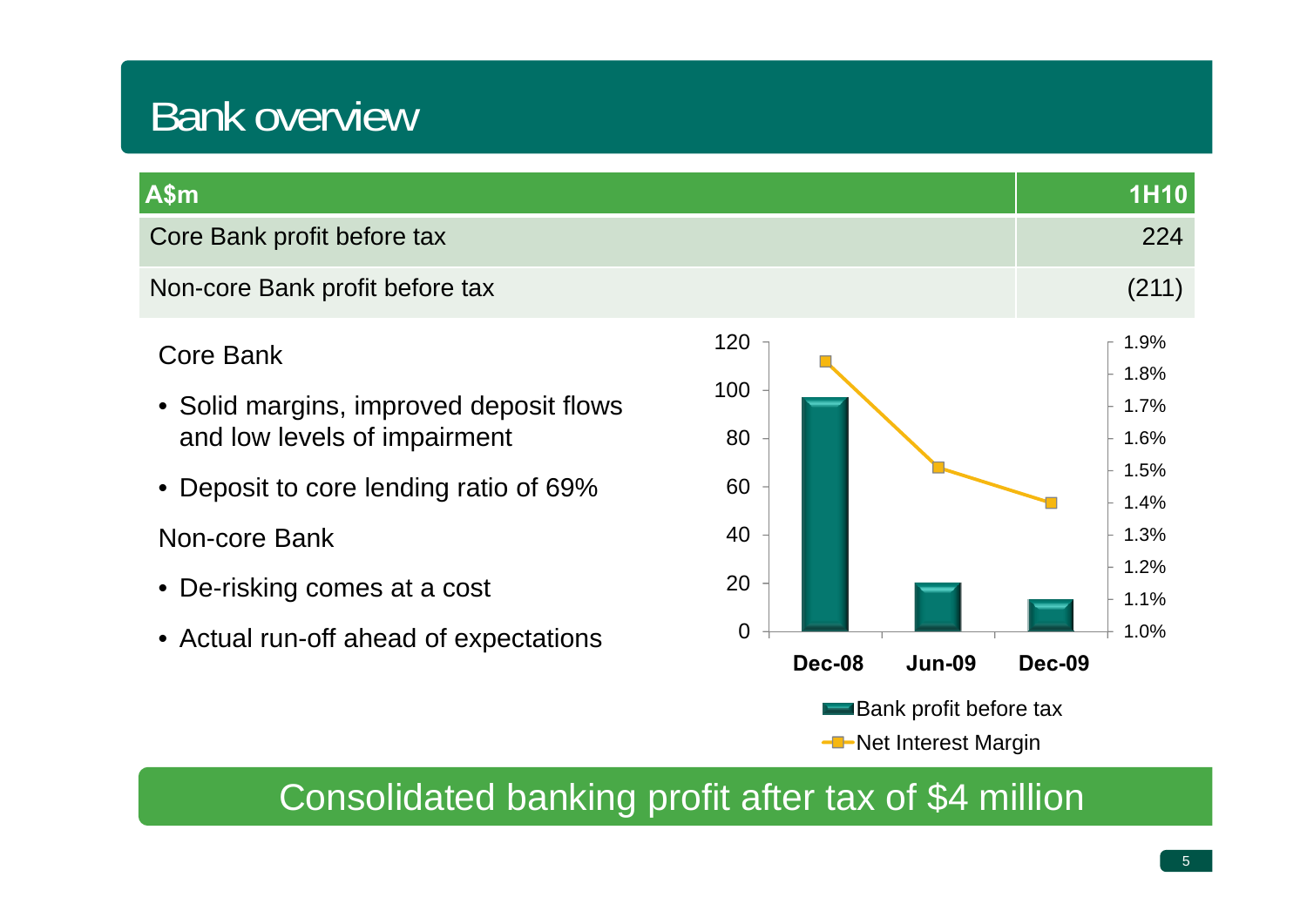### Life overview

| Life profit after tax                                                                                                                                                                                                                                                                                                                                                                                     | 105                                                  | (23)                                                                                                |
|-----------------------------------------------------------------------------------------------------------------------------------------------------------------------------------------------------------------------------------------------------------------------------------------------------------------------------------------------------------------------------------------------------------|------------------------------------------------------|-----------------------------------------------------------------------------------------------------|
|                                                                                                                                                                                                                                                                                                                                                                                                           |                                                      |                                                                                                     |
| 120<br>• Underlying profit after tax down 14.9%<br>100<br>• Lapse experience negatively impacted<br>the life risk profit which was down 21.7%<br>80<br>• Planned profit margin release up 5.3%<br>60<br>• EFA channel sales up 9% although<br>40<br>Life new business sales down<br>• Operating expenses down 8.7% due to<br>20<br>business simplification initiatives<br>$\overline{0}$<br><b>Dec-08</b> | <b>Jun-09</b><br><b>■Underlying profit after tax</b> | 160<br>140<br>120<br>100<br>80<br>60<br>40<br>20<br>$\overline{0}$<br>(20)<br>(40)<br><b>Dec-09</b> |

Embedded Value of \$2.3 billion

**-D-Life profit after tax**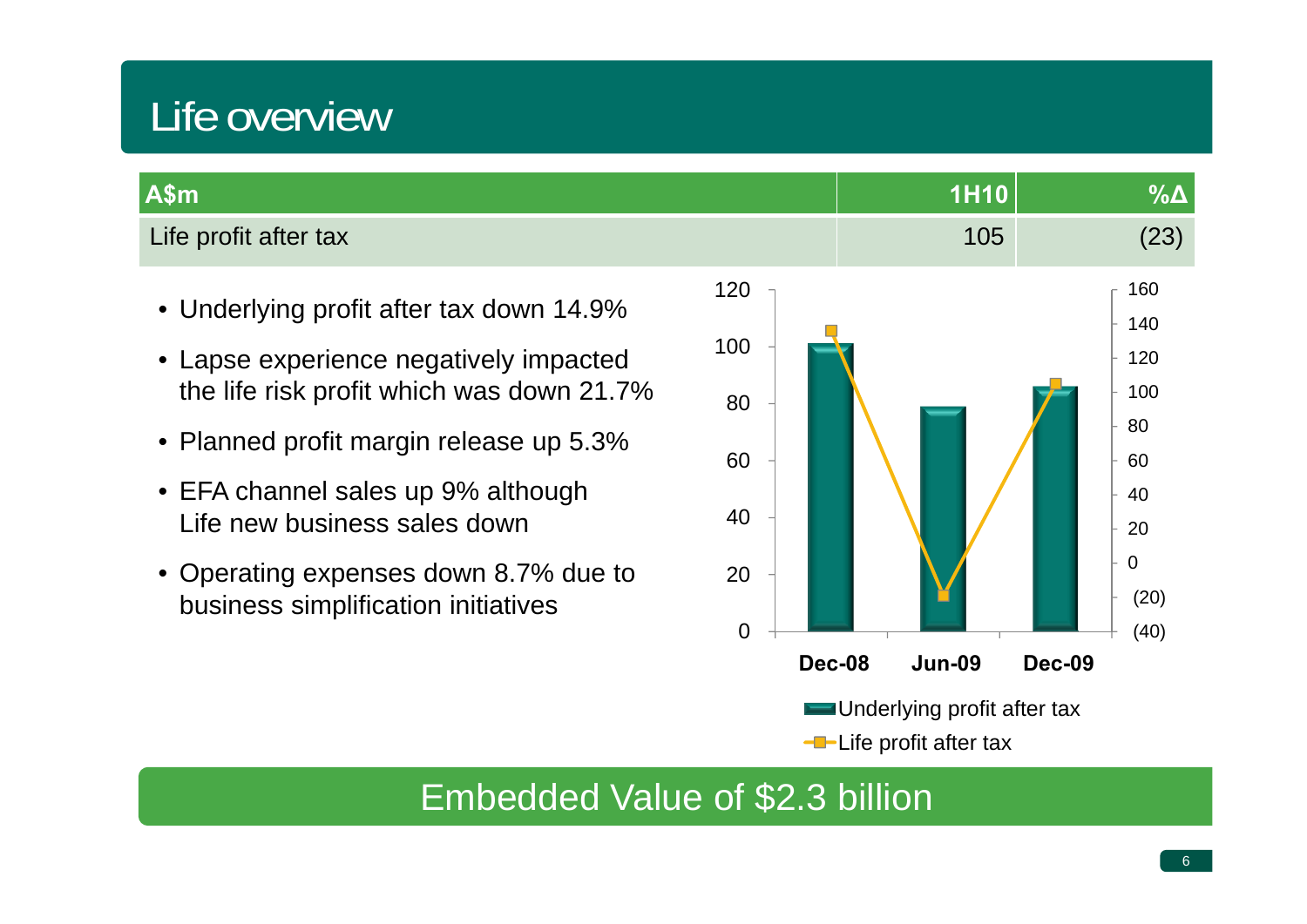### Capital and dividends

| A\$m                       | <b>MH10</b> |
|----------------------------|-------------|
| Interim dividend per share | 15 cents    |

- 'Other' includes \$50 million profit on disposal of L.J. Hooker
- Group capital position strengthened to absorb multiple risks
- • Capital will improve as the non-core book runs off and repatriates capital to the Group
- $\bullet$  Appropriate balance between the needs of the business and shareholders



### Dividend payout ratio of 46% based on cash earnings\*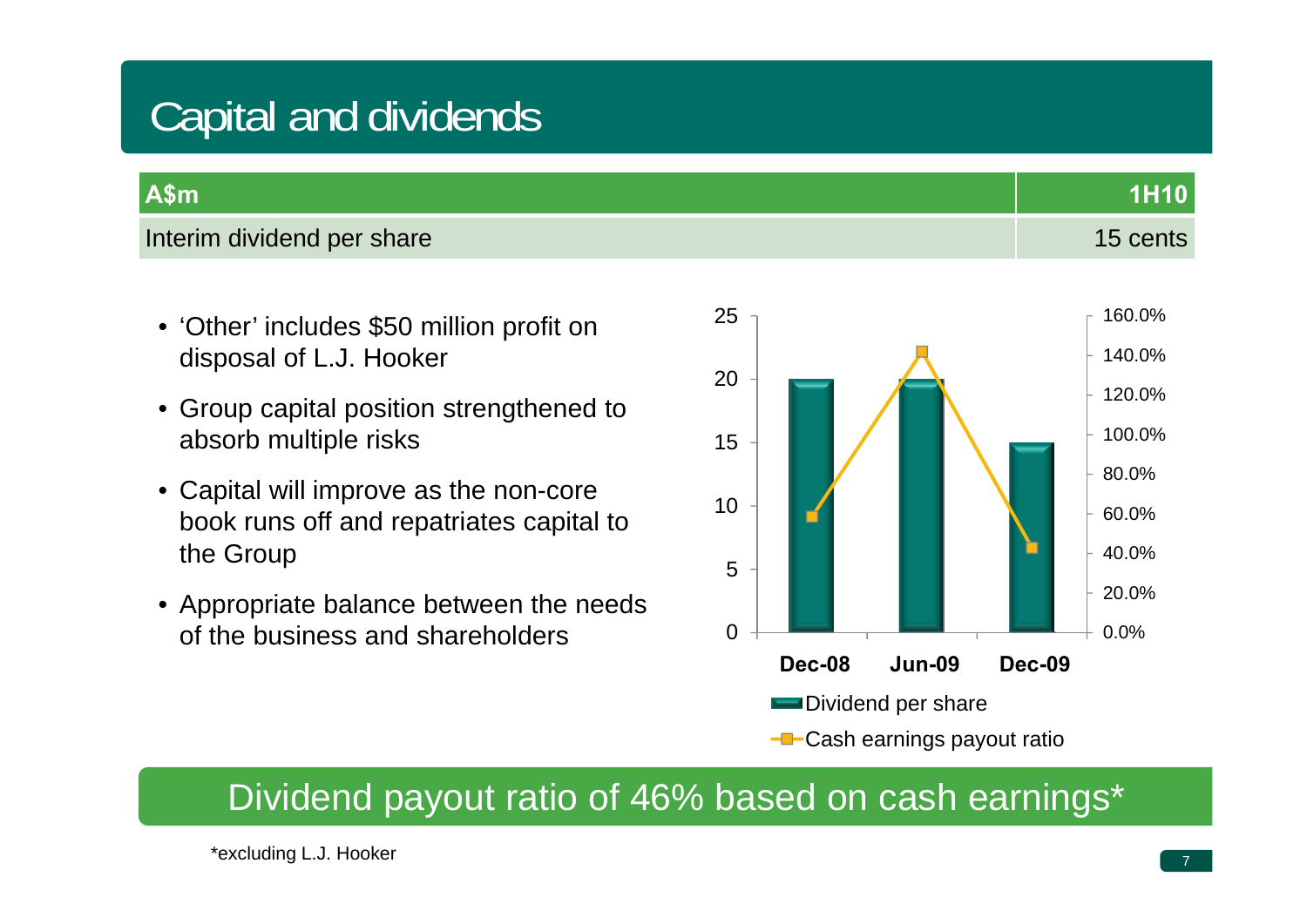# Agenda

- Introduction & overview Patrick Snowball
- • **Detailed results – Clayton Herbert**
	- General Insurance
	- Banking
	- Life
	- Capital
- Building blocks Patrick Snowball
- Questions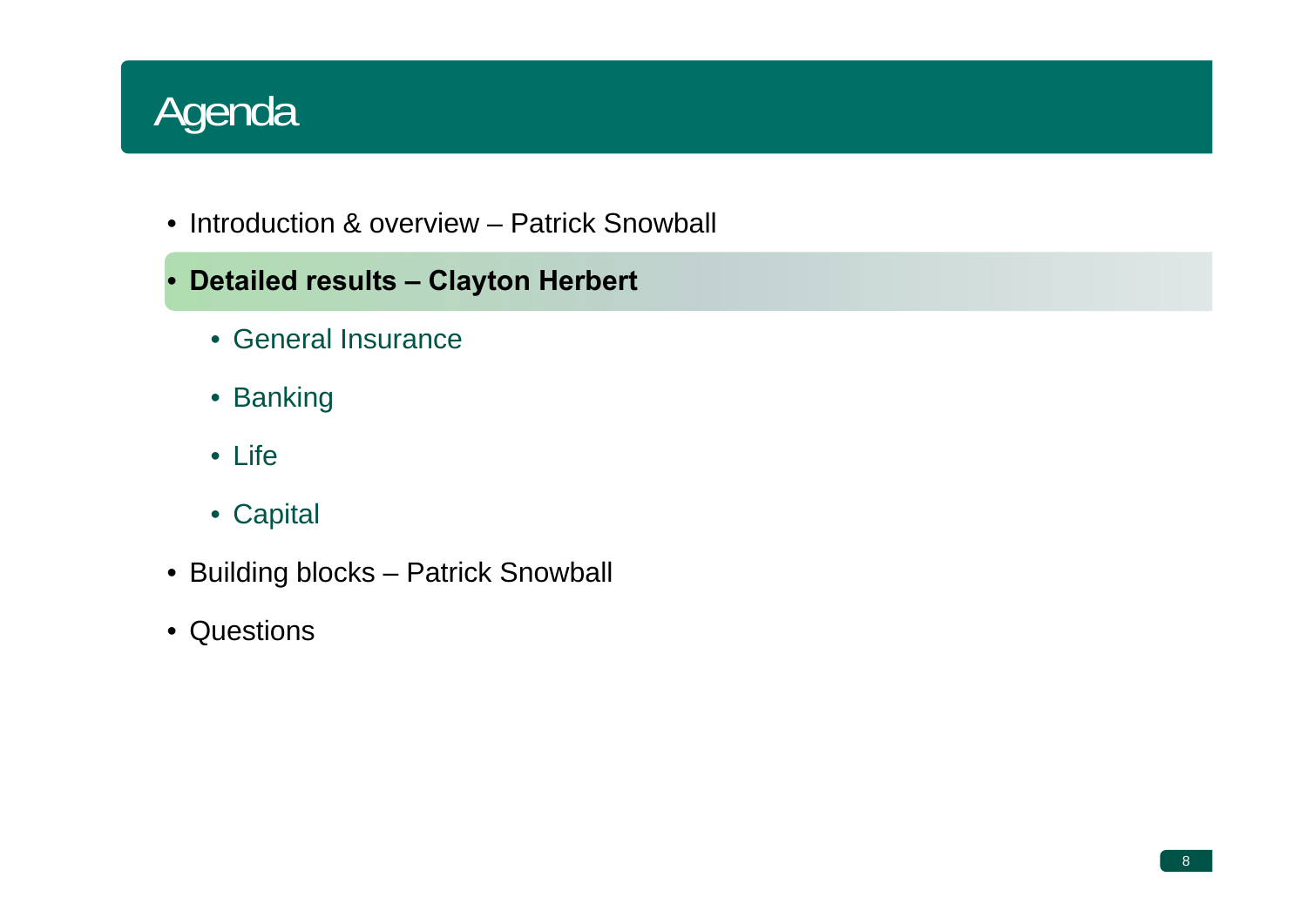### General Insurance overview

| A\$m                                    | <b>1H10</b> | $\Delta\%$ |
|-----------------------------------------|-------------|------------|
| Gross written premium                   | 3,490       | 4.4        |
| Net earned premium                      | 3,144       | 5.2        |
| Net incurred claims                     | (2, 191)    | (20.5)     |
| <b>Operating expenses</b>               | (812)       | (3.2)      |
| Investment income – insurance funds     | 260         | (66.0)     |
| <b>Insurance Trading Result (ITR)</b>   | 401         | 153.8      |
| Investment income - shareholders' funds | 100         | (35.1)     |
| Joint ventures and managed schemes      | 31          | 417.0      |
| Capital funding                         | (41)        | (36.9)     |
| <b>Profit before tax</b>                | 491         | 94.1       |
| Tax                                     | (144)       | 108.7      |
| <b>PROFIT AFTER TAX</b>                 | 347         | 88.6       |

### ITR Ratio of 12.8%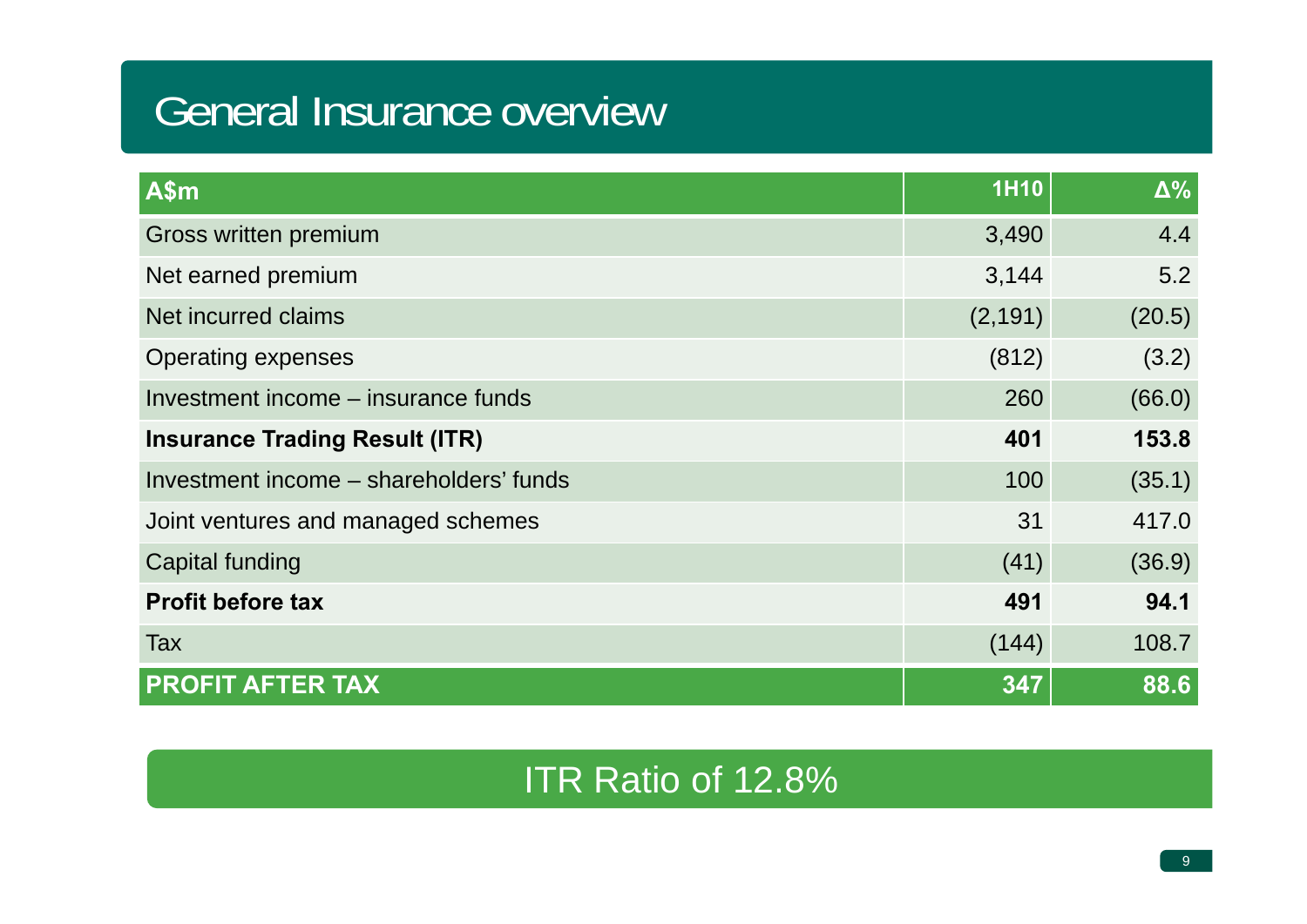## Gross written premium

| <b>Product</b>           | <b>1H10</b><br>(A\$m) | $\% \Delta$ | <b>Factors</b>                                                                        |
|--------------------------|-----------------------|-------------|---------------------------------------------------------------------------------------|
| <b>Motor</b>             | 1,205                 | 6.8         | Solid premium and net written unit growth                                             |
| Home                     | 867                   | 13.9        | Significant premium increases and<br>resilient customer retention                     |
| Commercial               | 896                   | 1.4         | Hardening markets with solid increases<br>in short-tail classes                       |
| <b>CTP</b>               | 406                   | 17.0        | Higher average premiums and good<br>motor vehicle sales due to Government<br>stimulus |
| Workers' Comp &<br>Other | 116                   | (48.0)      | Impacted by cessation of Covermore<br>travel insurance partnership                    |
| <b>Total</b>             | 3,490                 | 4.4         |                                                                                       |

### GWP up 7.5% excluding the Covermore impact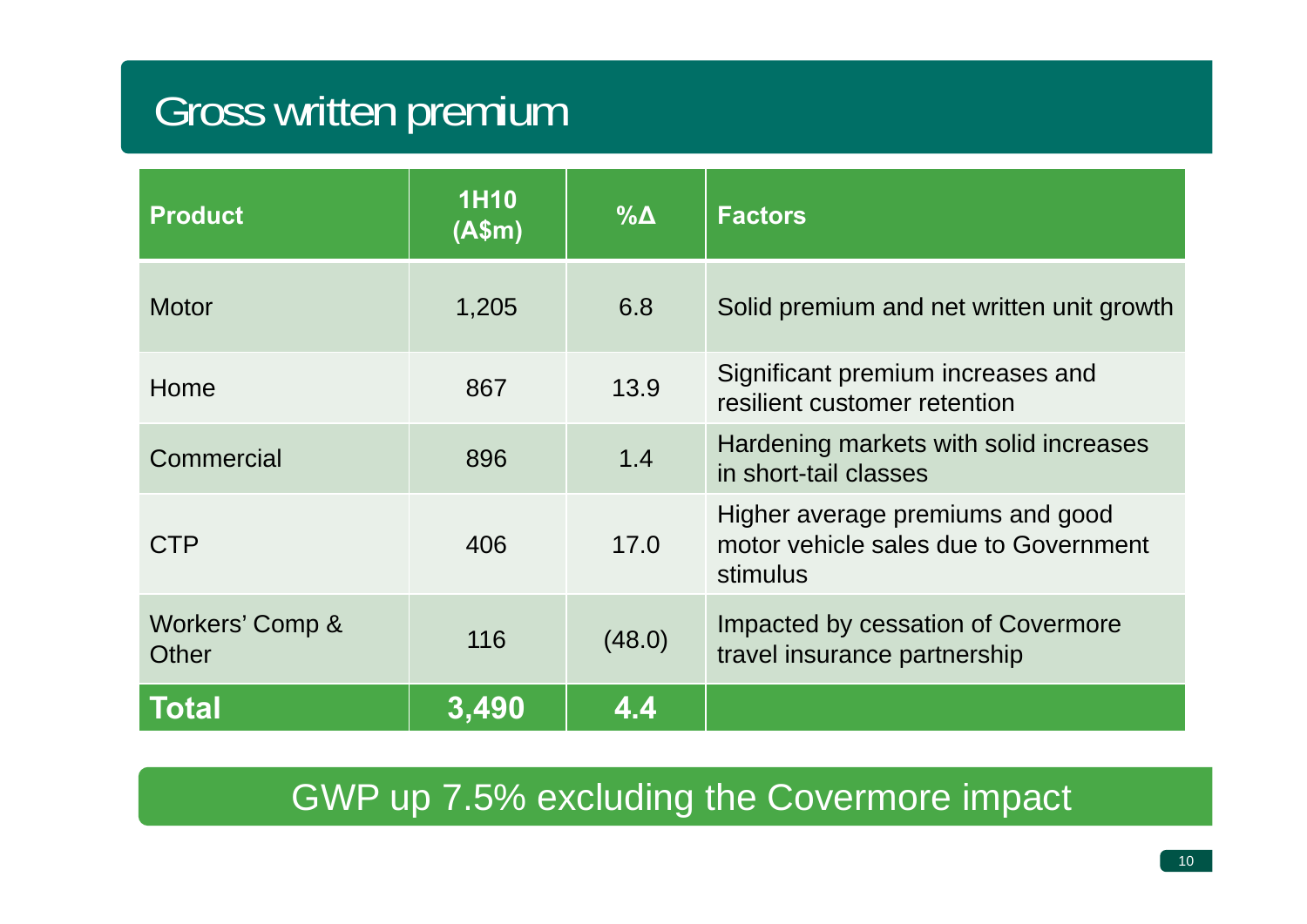### General Insurance margin

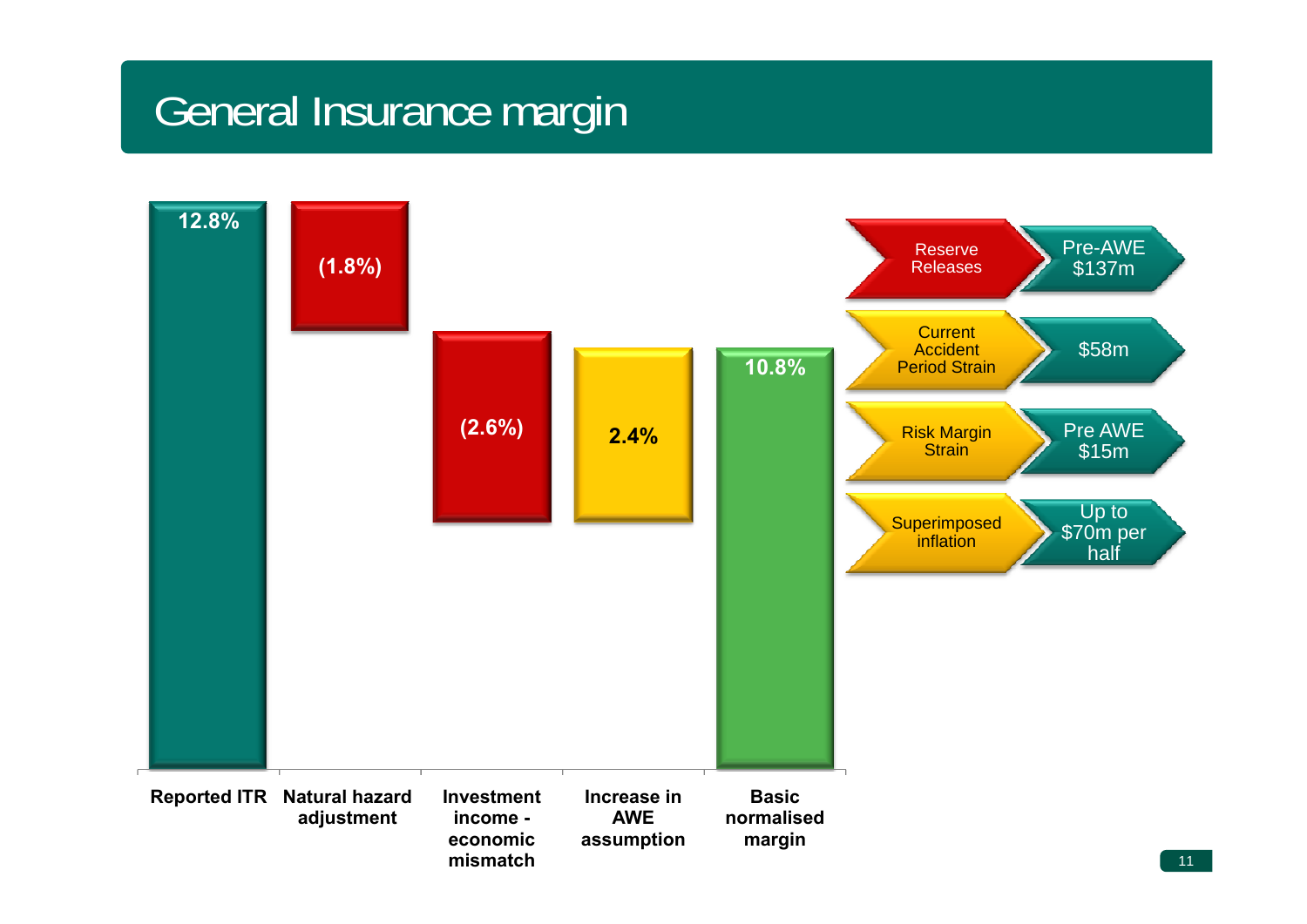### Core bank

| A\$m                      | <b>1H10</b>    |
|---------------------------|----------------|
| Net interest income       | 371            |
| Non-interest income       | 78             |
| <b>Total income</b>       | 449            |
| <b>Operating expenses</b> | (223)          |
| <b>Impairment losses</b>  | $\overline{2}$ |
| <b>PROFIT BEFORE TAX</b>  | 224            |

| Net interest margin  | 1.76% |
|----------------------|-------|
| Cost to income ratio | 49.7% |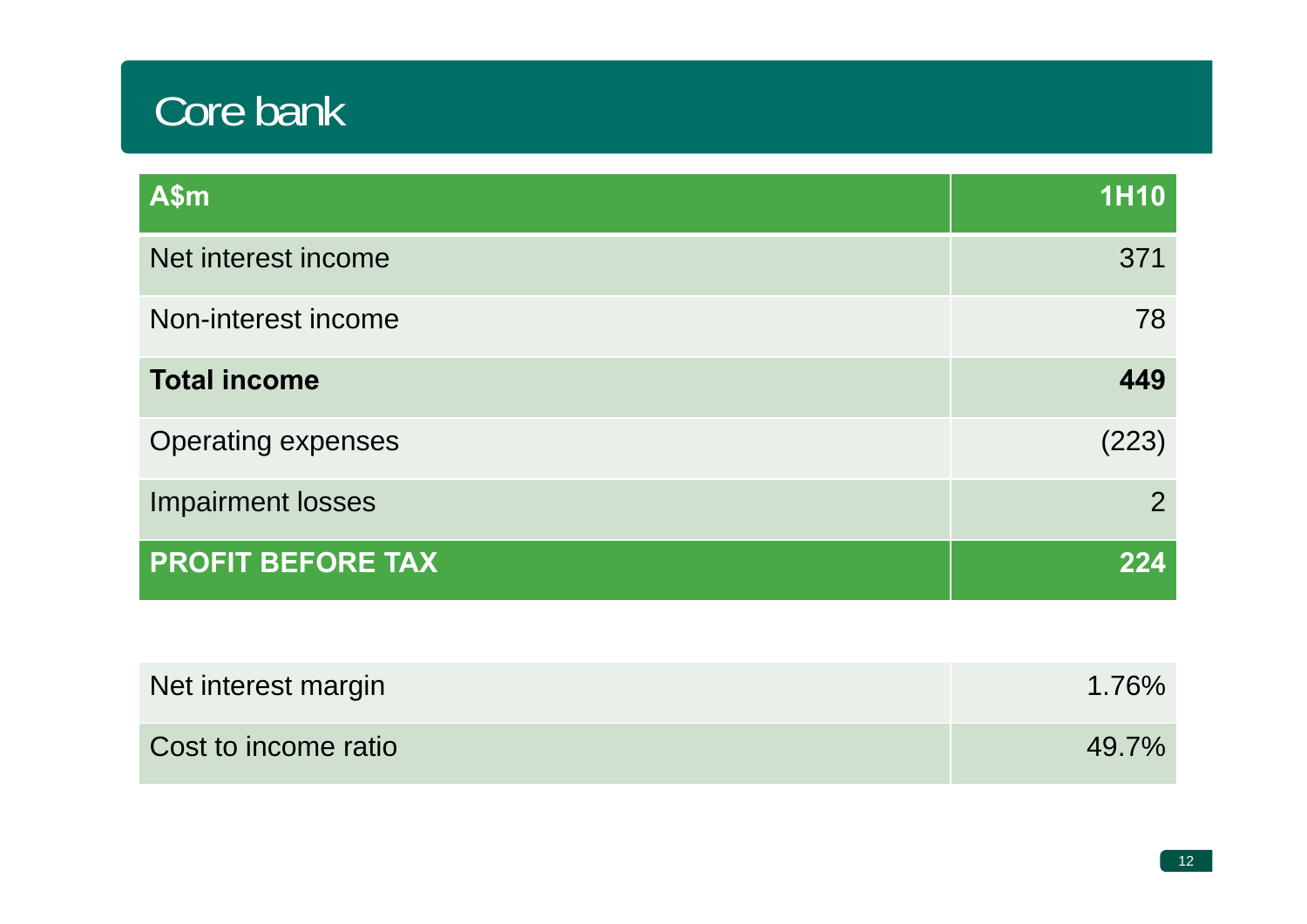### Core bank: deposits and lending assets



#### **Core lending assets, A\$b Summary**







- Strong performance against deposit to loan mix target of 60%-70%
- • Deposit growth ahead of system over 1, 3 and 6 months
- Lending continues to be carefully managed to deposits. Deposit accumulation now enables increased lending growth in core markets.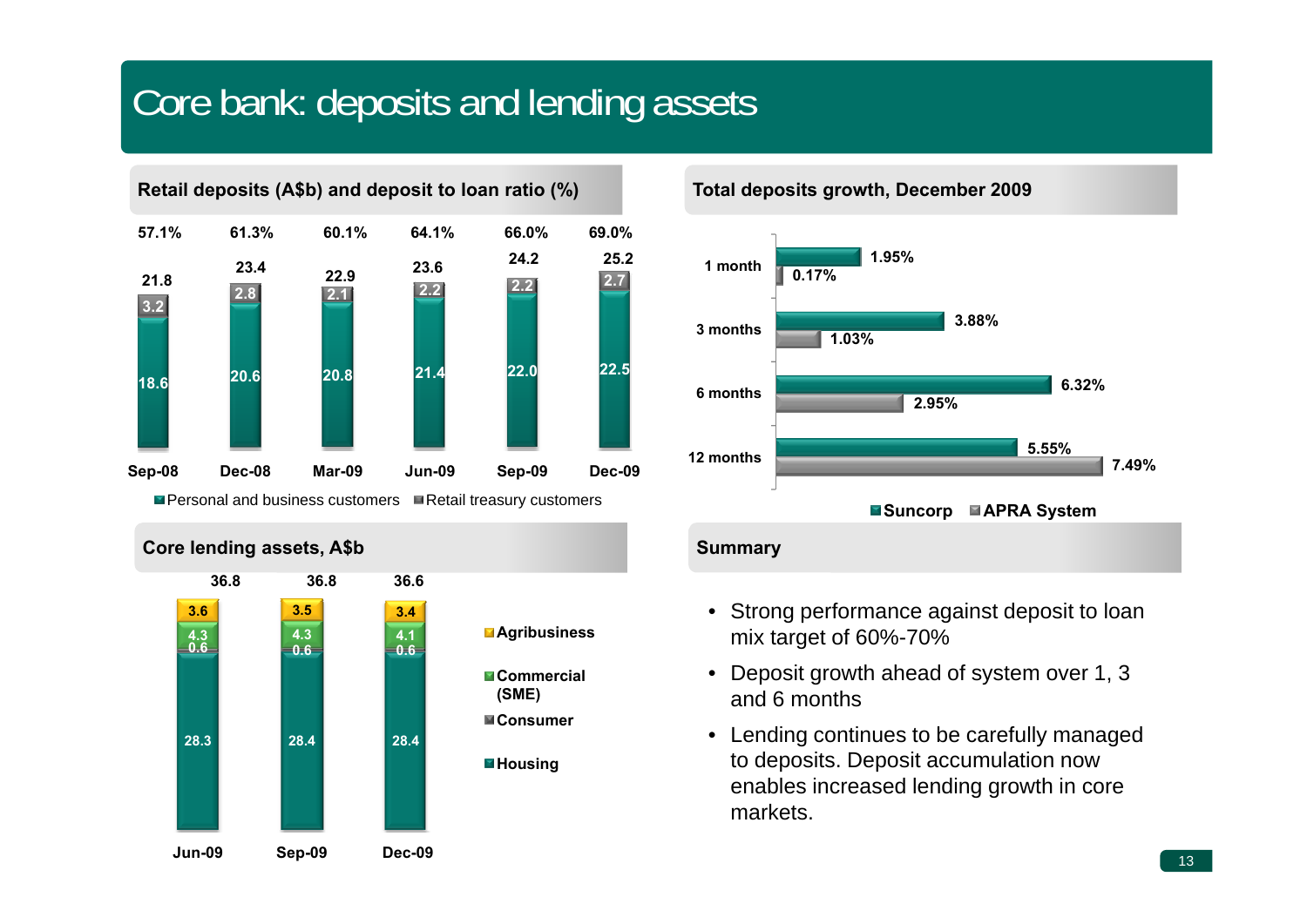### Core bank: credit quality



**Bad and doubtful debt expense Summary** 

| A\$m                        | 1H10 |
|-----------------------------|------|
| Collective provision charge | (19) |
| Specific provision charge   |      |
| Actual net write-offs       |      |
| <b>Impairment loss</b>      |      |

#### **Total retail arrears (past 90 days due) Core gross non-performing loans trends, \$m**



- •Credit quality of core portfolio remains strong
- Housing, agribusiness and commercial lending arrears at lowest levels in 3 years
- $\bullet$  Improving quality of the loan book has enabled release of collective provision
- Excluding collective provision write-back, core bad debt charge would have been 17bp of credit risk weighted assets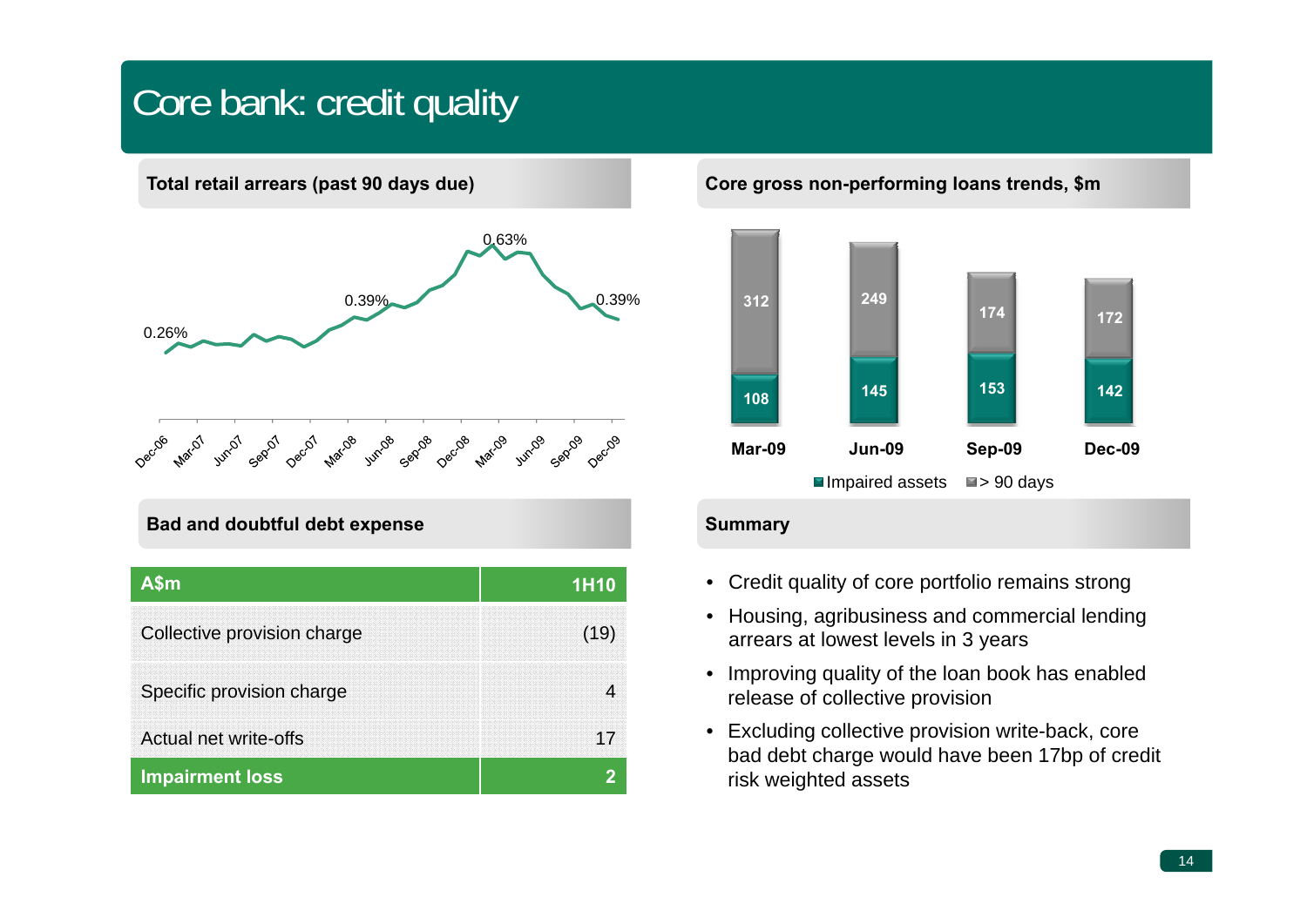### Non-core Bank

| A\$m                            | <b>1H10</b> |
|---------------------------------|-------------|
| Net interest income             | 95          |
| Non-interest income             | 20          |
| <b>Total income</b>             | 115         |
| <b>Operating expenses</b>       | (54)        |
| <b>Impairment losses</b>        | (272)       |
| <b>PROFIT/(LOSS) BEFORE TAX</b> | (211)       |

| Net interest margin  | 0.78% |
|----------------------|-------|
| Cost to income ratio | 47%   |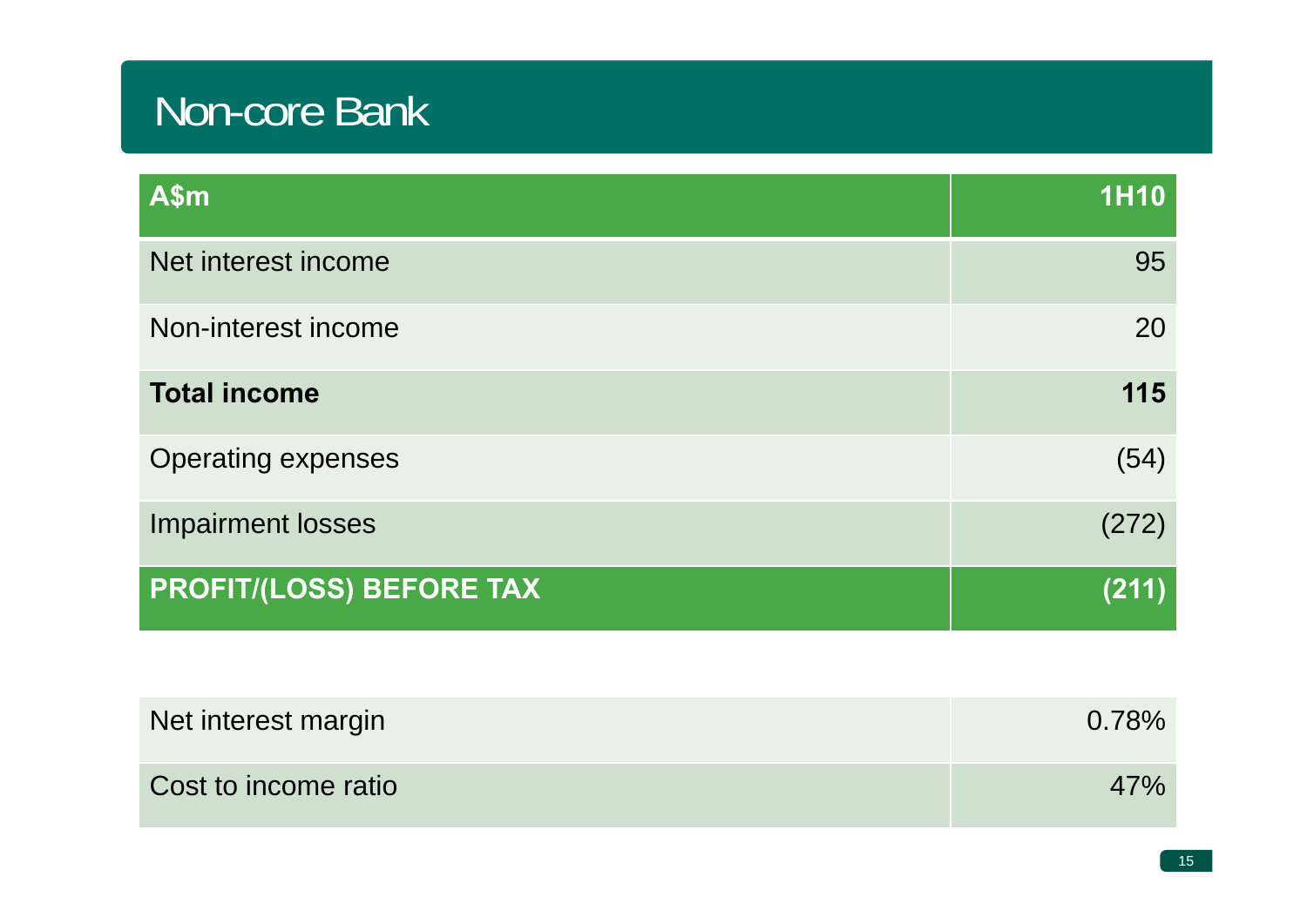### Non-core bank: assets

#### **Summary**

- Run-off of \$1.9 billion during the half, ahead of forecast by \$0.3 billion
- $\bullet$ Total facility limits have been reduced by over \$2.6 billion
- Seeing positive signs in the market regarding opportunities for divestment

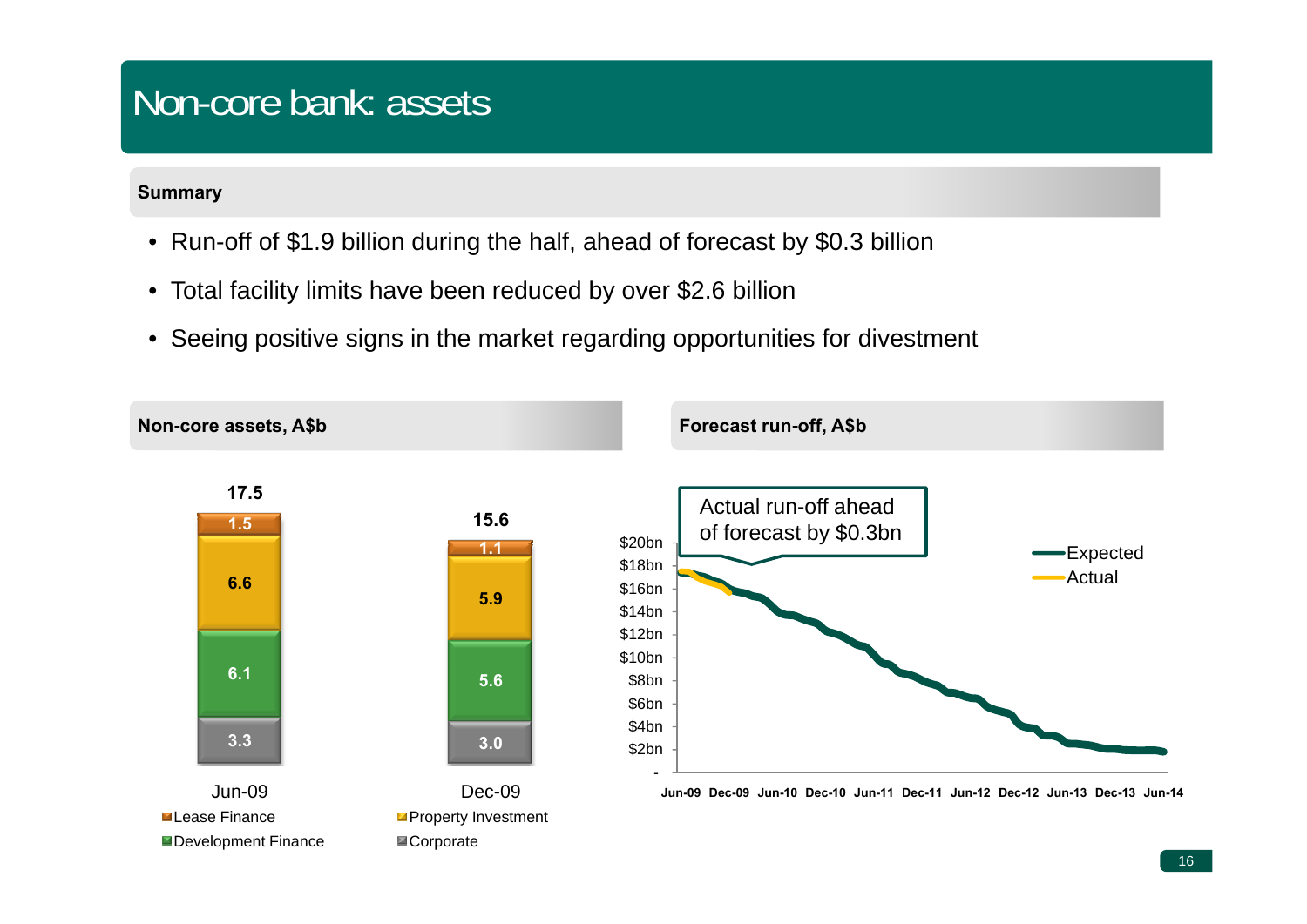### Non-core bank: credit quality

#### **Impaired asset movements, A\$m**



#### **Impairment losses on loans and advances Provisions, A\$m**

| A\$m                                                                                               | 1H10              |
|----------------------------------------------------------------------------------------------------|-------------------|
| Collective provision charge                                                                        | (40)              |
| Specific provision charge<br>- BBI write-off<br>- Single name impaired assets<br>- Other movements | (98)<br>180<br>73 |
| Actual net write-offs (including BBI<br>write-off)                                                 | 157               |
| <b>Impairment loss</b>                                                                             | 272               |



■ Equity Reserve for Credit Loss Coverage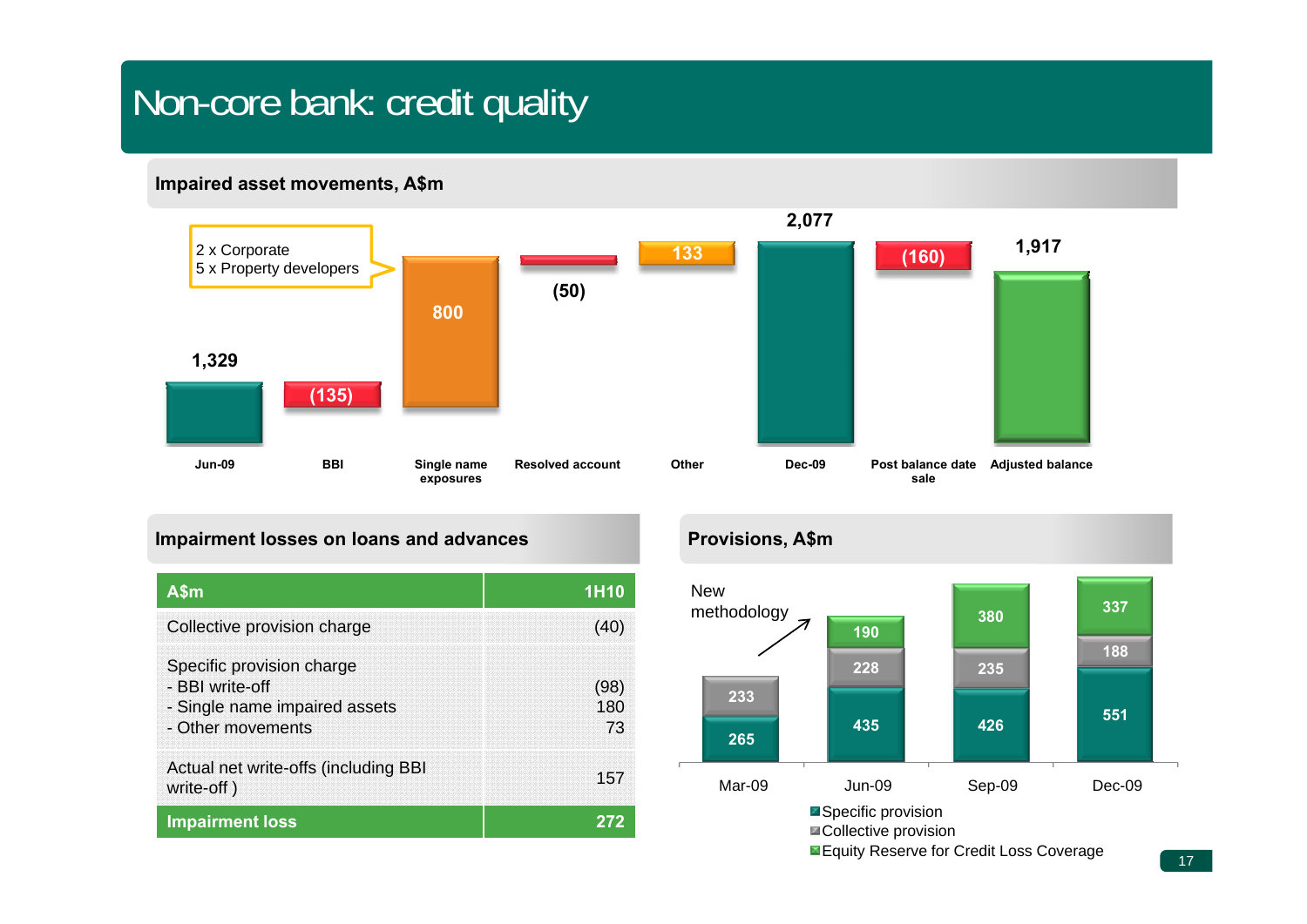### Life overview

| A\$m                                          | <b>1H10</b> | $\% \Delta$ |
|-----------------------------------------------|-------------|-------------|
| <b>Life Risk Profit</b>                       | 36          | (22)        |
| Superannuation & Investments                  | 19          | (24)        |
| <b>Distribution</b>                           | (5)         |             |
| <b>Asset Management</b>                       | 7           | 17          |
| <b>Underlying Investment Income</b>           | 29          |             |
| <b>Total Life Underlying Profit After Tax</b> | 86          | (15)        |
| <b>Market Adjustments</b>                     | 19          | (46)        |
| <b>PROFIT AFTER TAX</b>                       | 105         | (23)        |

| In-force premium (\$m)                            | 757   | 6.2  |
|---------------------------------------------------|-------|------|
| Funds under management (\$bn)                     | 25    |      |
| Operating expenses (\$m)                          | 157   | (9)  |
| Value of one year's sales (since June 2009) (\$m) | 46    | (13) |
| Embedded value (since June 2009) (\$m)            | 2,301 |      |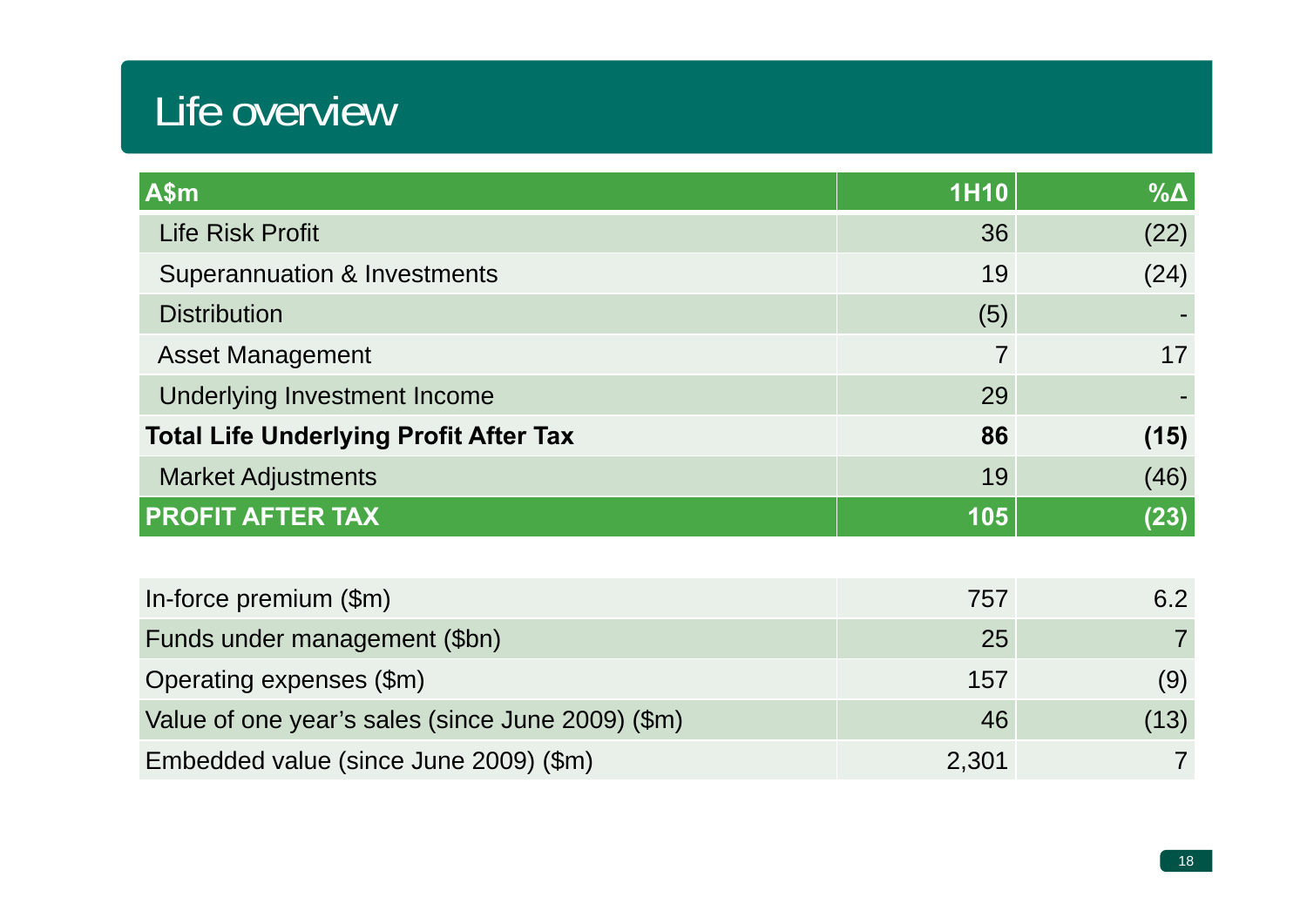### Embedded Value (A\$m)

**1,850 1,950 2,050 2,150 2,250 2,350 Dec-08 Jun-09 Dec-09020406080100Dec-08 Jun-09 Dec-09Embedded Value over timeValue of One Year's Sales (VOYS) over time**

### **Change in Embedded Value: 30 June 2009 → 31 December 2009**

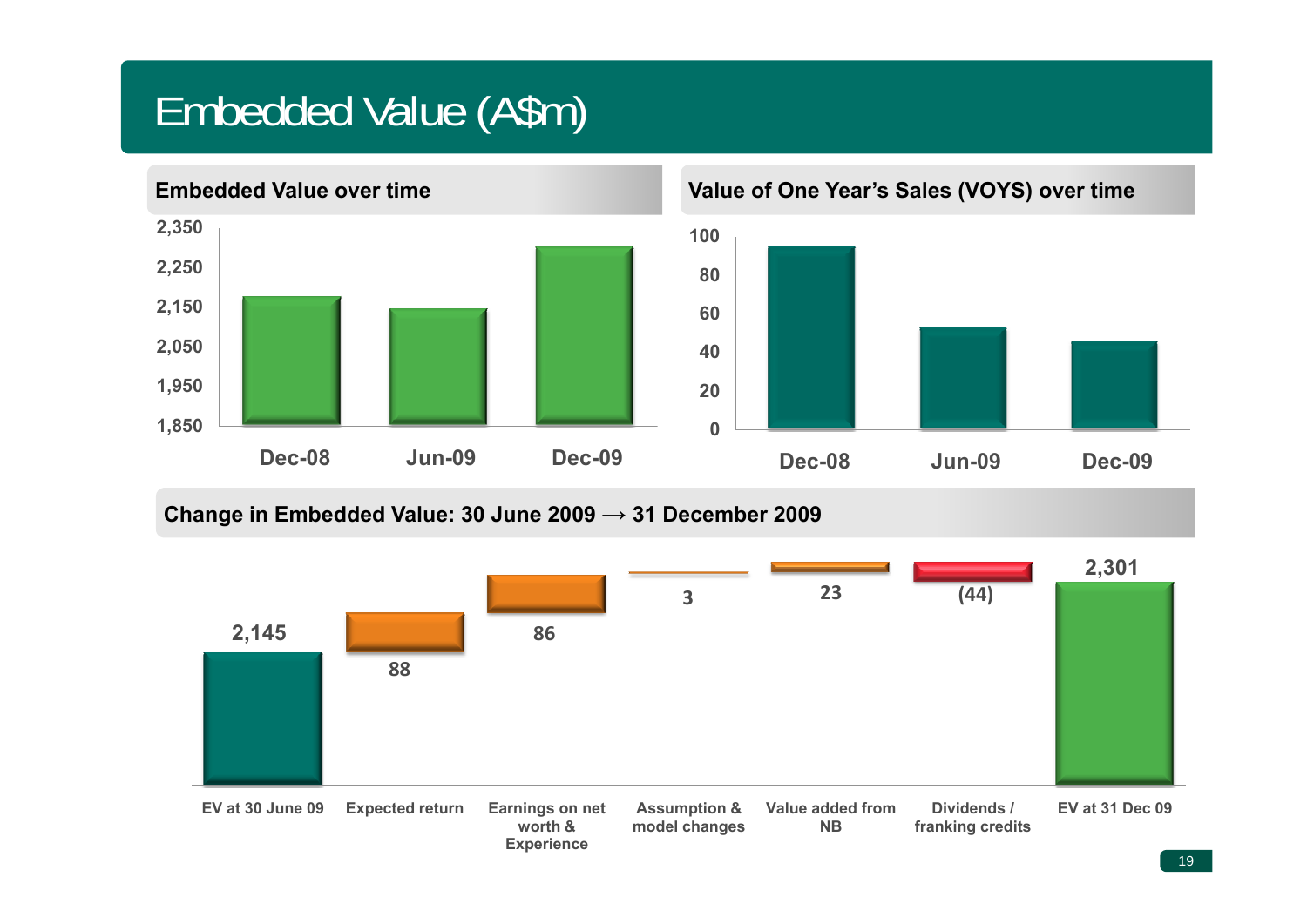## Group Capital

### **Core Capital levels**

- Investments in subsidiaries deducted from Bank capital
- Hybrid capital excluded
- $\bullet$ General Insurance MCR of 1.81 times
- Bank Tier 1 core capital ratio of 6.25%

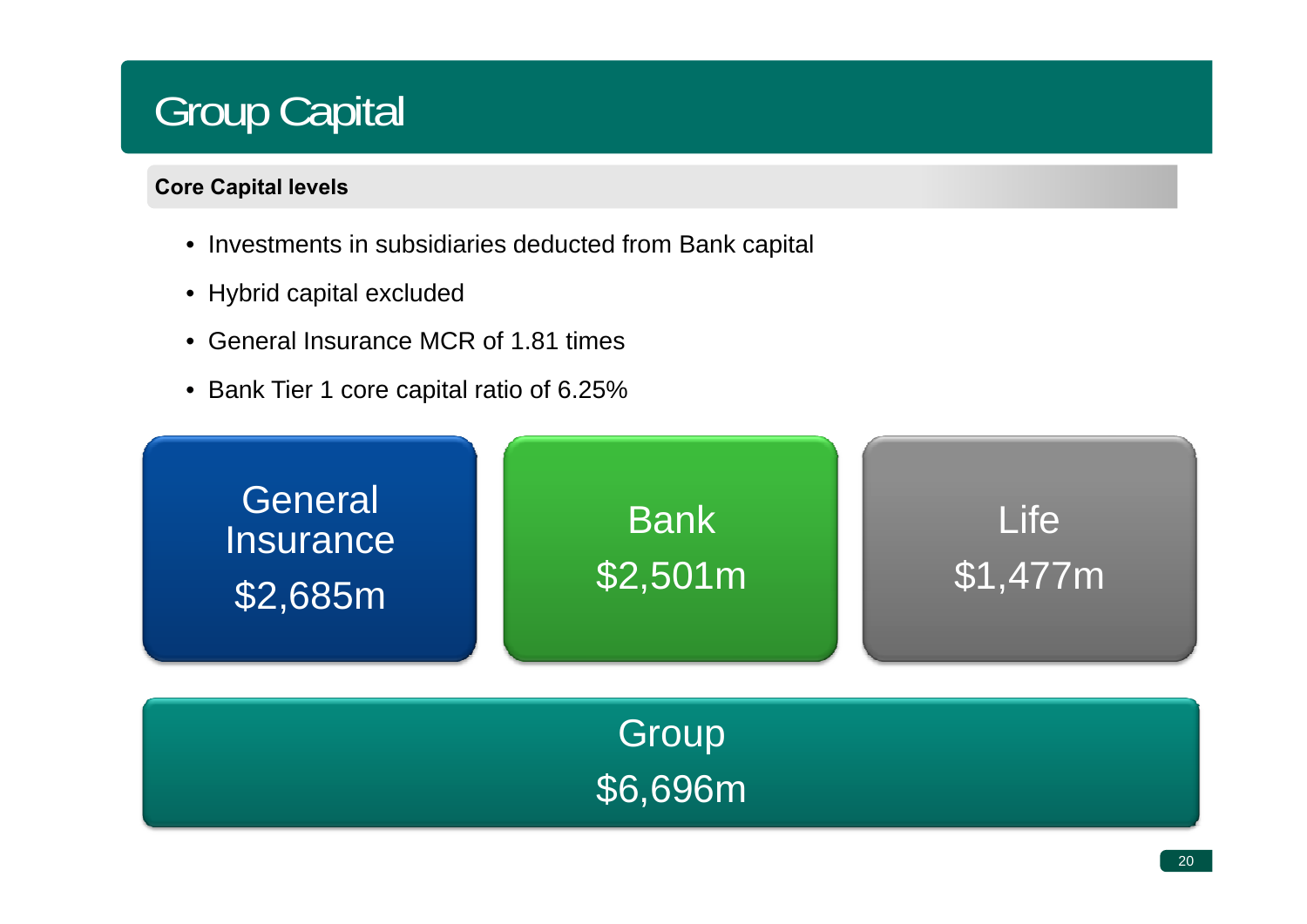### Bank capital

### **Movement in risk weighted assets (\$bn)**



#### **Bank Capital Adequacy**



### **Tier 1 Capital**

### **Adjusted fundamental Tier 1**

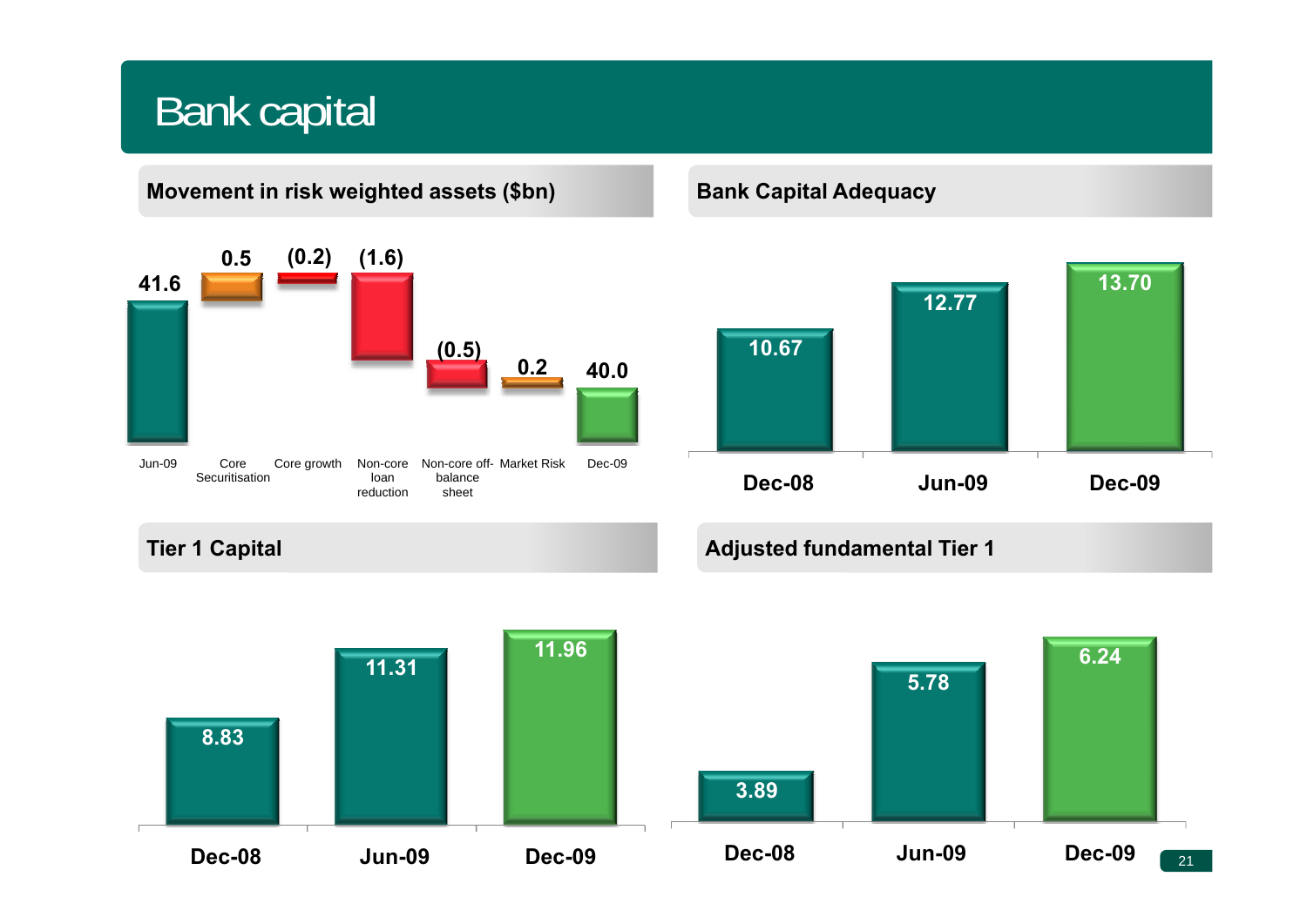# Agenda

- Introduction & overview Patrick Snowball
- Detailed results Clayton Herbert
	- General Insurance
	- Banking
	- Life
	- Capital
- •**Building blocks – Patrick Snowball**
- Questions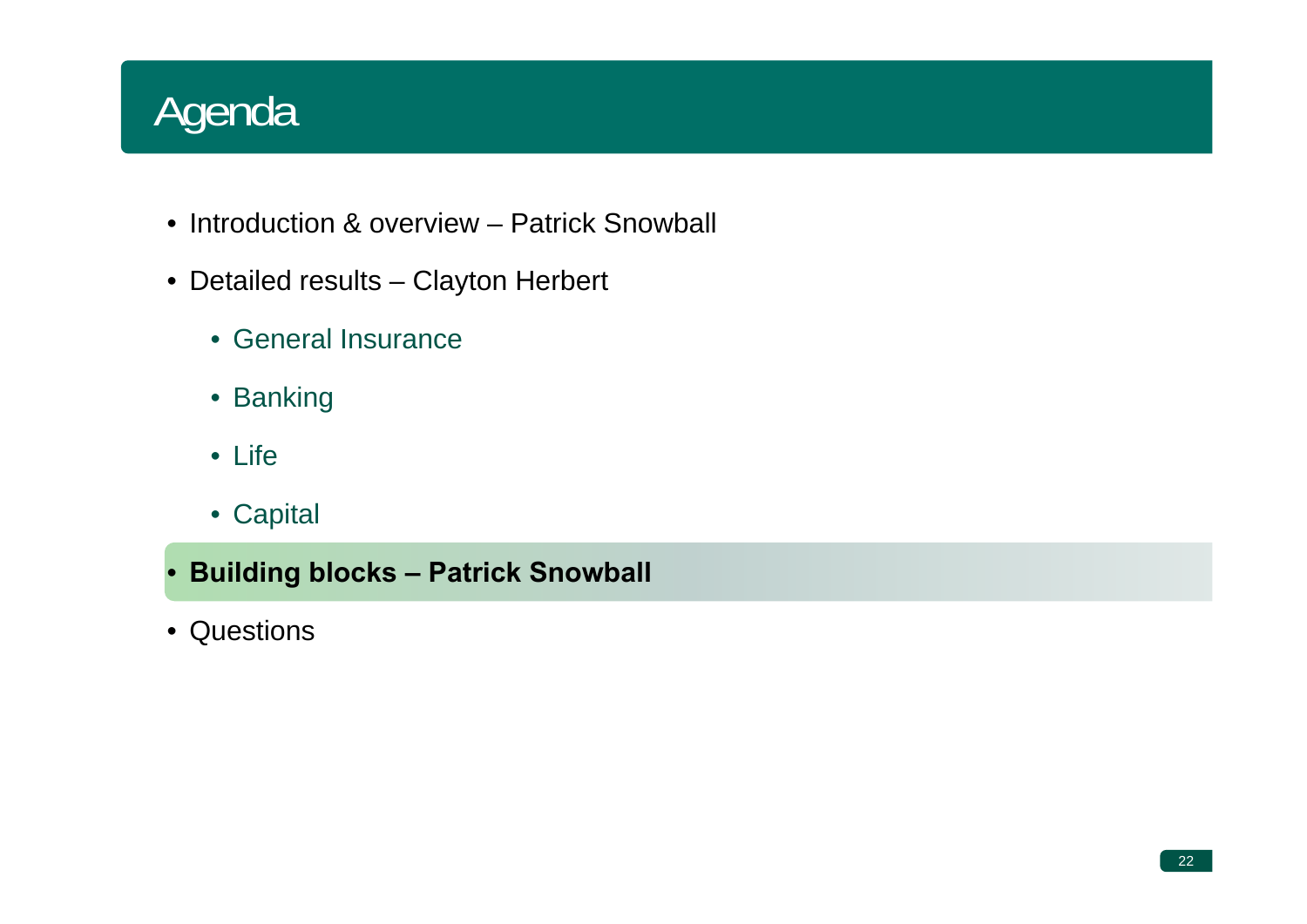### Strategic direction

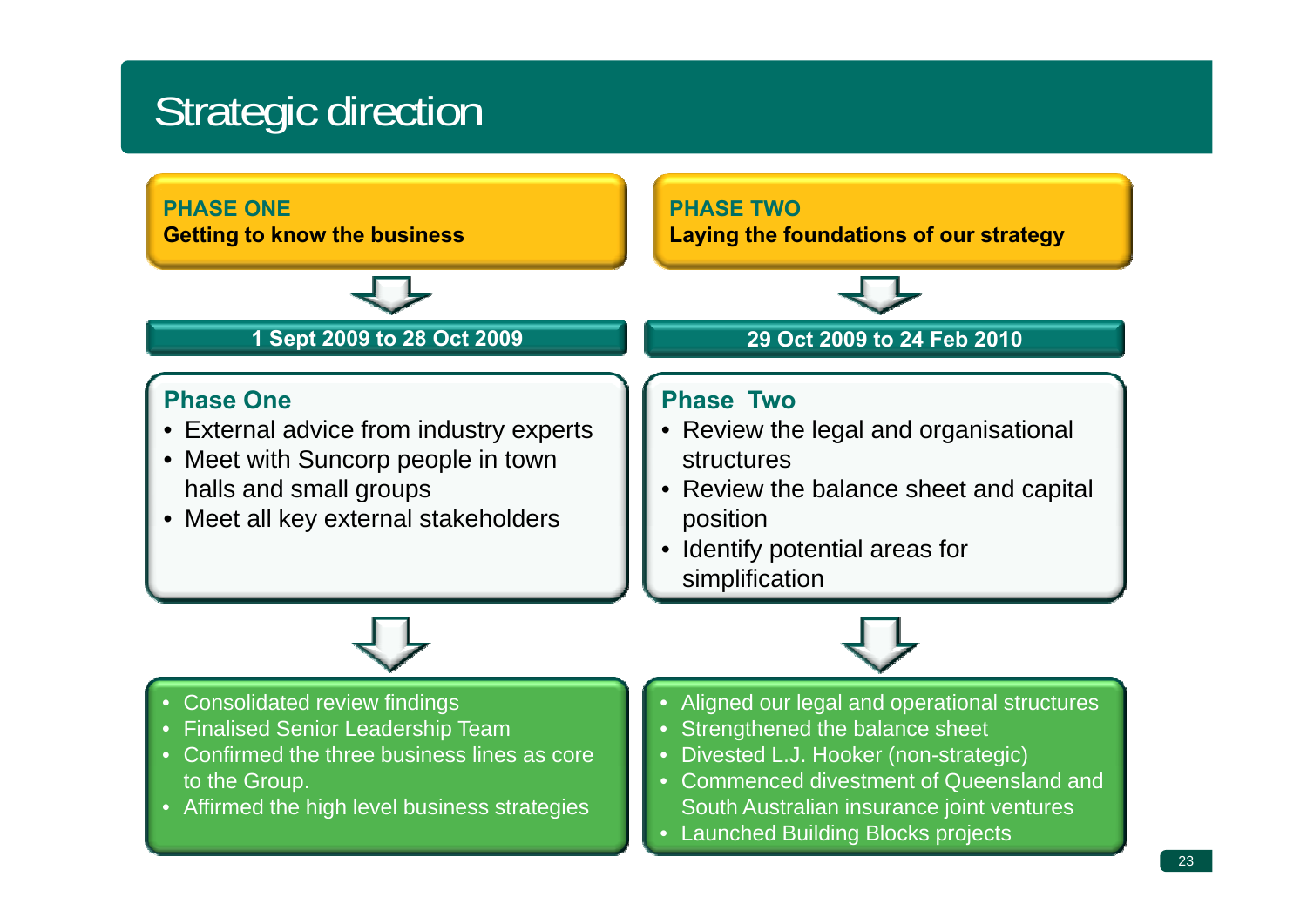# Building Blocks

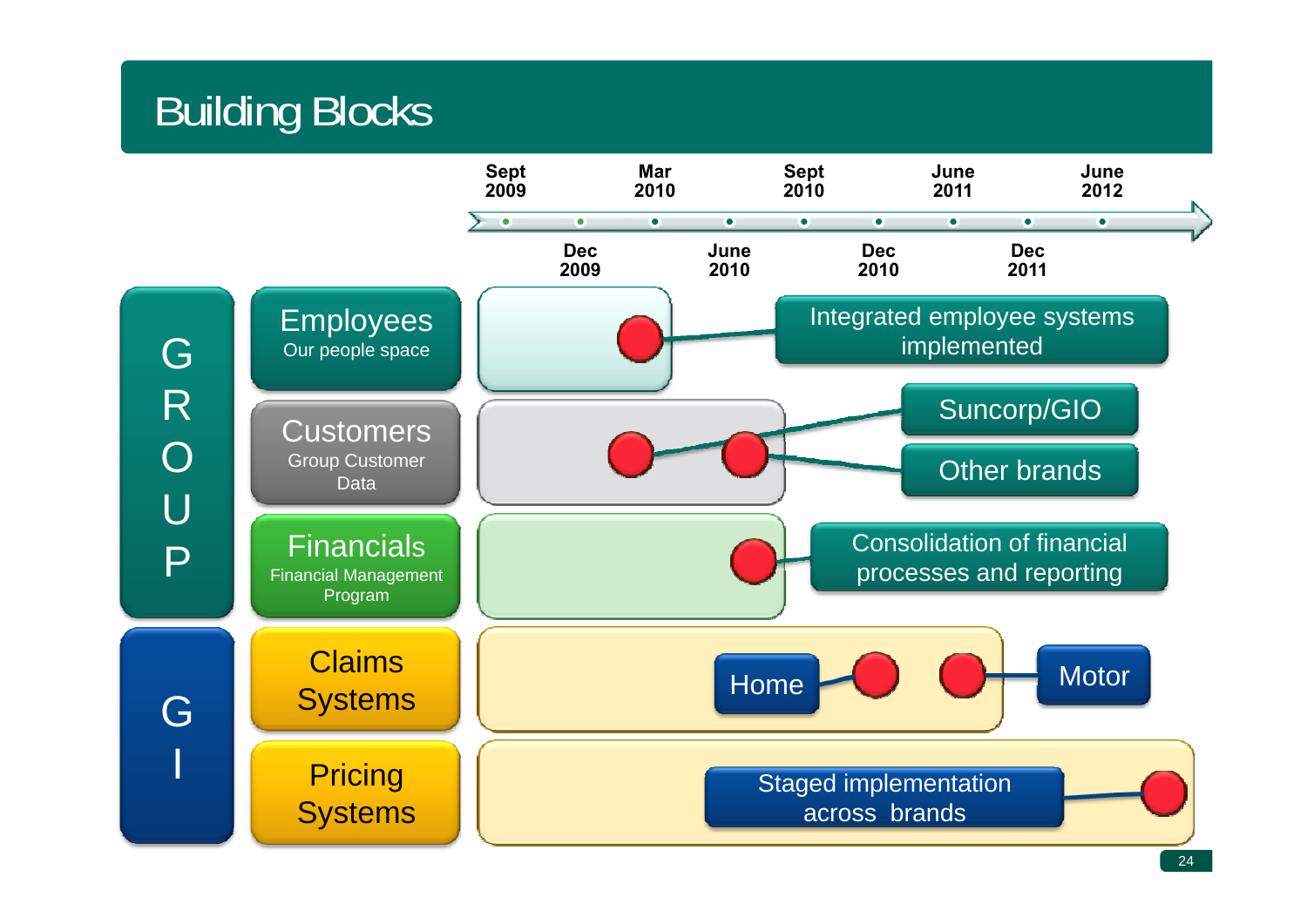### The year ahead……

# Key dates for 2010: 7 May **Banking strategy update** David Foster, Bank CEO 21 May General Insurance Investor Day Mark Milliner, PI CEO & Anthony Day, CI CEO 23 June Life strategy update Geoff Summerhayes, Life CEO 25 August FY10 Result and Group strategy Patrick Snowball, CEO & John Nesbitt, CFO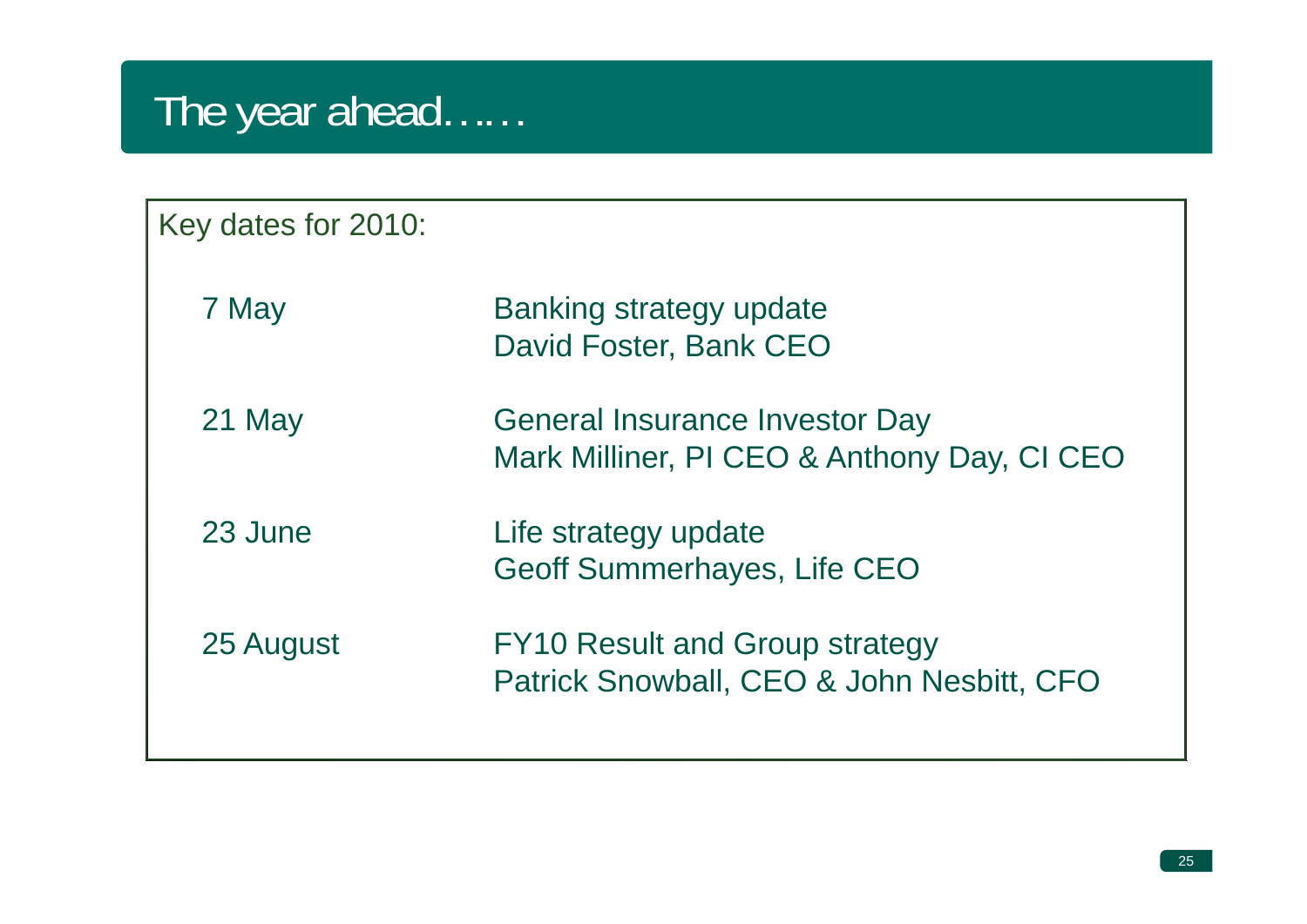

# **Questions**

**Half Year Results 2010**